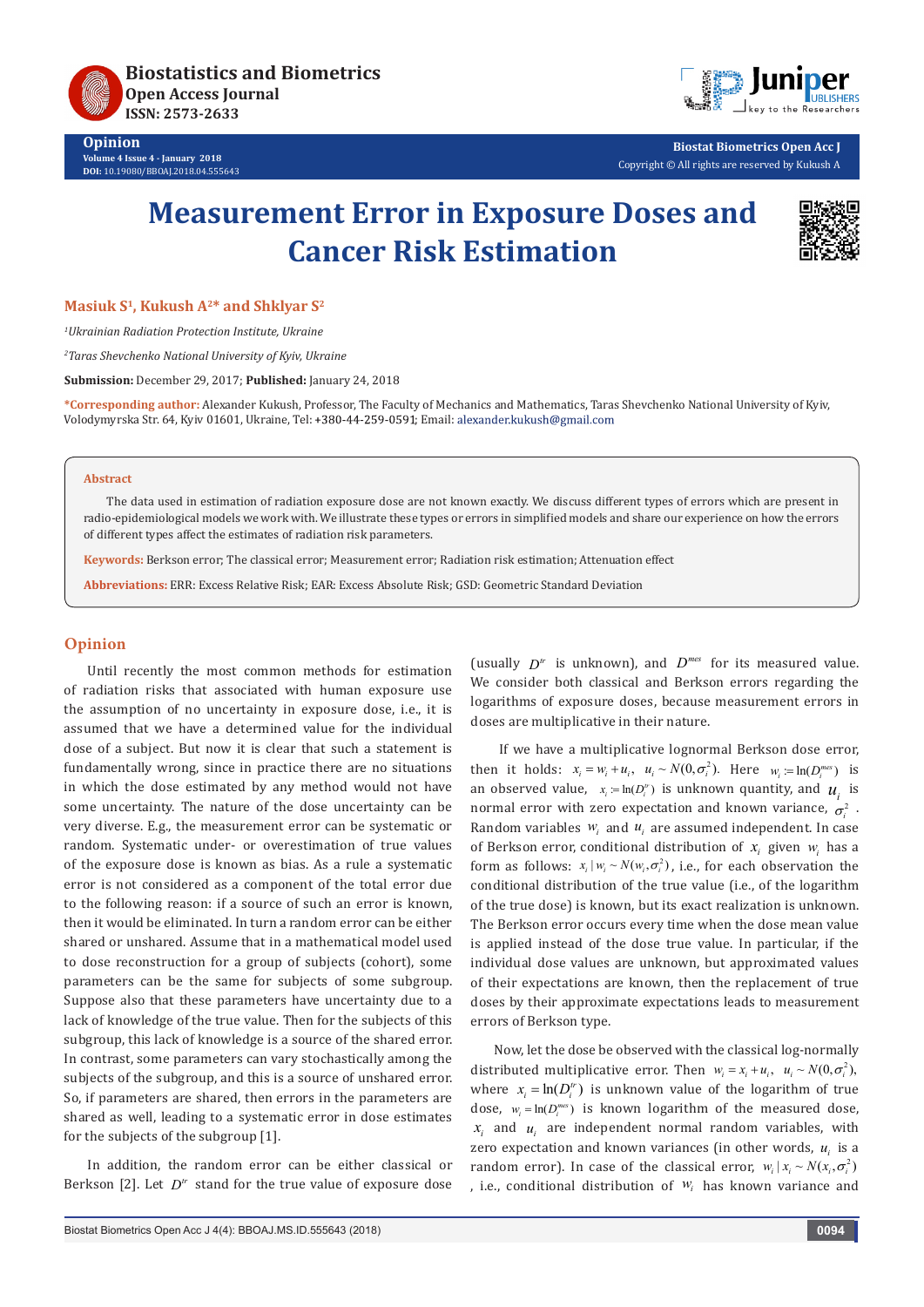unknown expectation, the latter is regarded as the logarithm of true dose. The classical error occurs when the measured dose value (i.e., some computational and instrumental dose realization including the error) is used instead of the true dose value. E.g., instrumental measurements of radioactivity fluctuate just because of the presence of the classical error.

One of the consequences from the assumption of the absence of errors in exposure doses is the bias of risk estimates and distortion of the shape of the curve "dose – effect". Notice that such distortions of the risk estimates can be caused not only by systematic errors in dose estimates which is obvious, but by random errors as well. Even though there have been many attempts to include dose errors in the risk analysis lately, the problem is not fully resolved until now. In many cases estimation of dose uncertainty can be expressed as a combination of the classical and Berkson types of error. However, at the moment there is no final conclusion on the impact of the classical, Berkson, or mixed error in dose estimates to the final result of risk analysis, usually being expressed in values of either excess relative risk (ERR) or excess absolute risk (EAR).

As a rule radio-epidemiological studies use the following linear relative risk model:

 $\lambda(D, s_1, ..., s_p, z_1, ..., z_q) = \exp\left(\sum_i a_i s_i\right) \left(1 + ERR \cdot D \cdot \exp\left(\sum_j \gamma_j z_j\right)\right).$ 

Here ERR is the excess relative risk per Gray,  $a_i$  and  $\gamma_j$  are regression coefficients, D is the individual exposure dose (in Gray),  $S_i$  are covariates (confounders) that affect the level of background incidence rate (e.g., age, sex, level of examination) and  $Z_j$  are modifying covariates making an effect on the risk of radio-induction (e.g., the age at the moment of exposure, sex).

Consider the two-parameter linear in dose regression model with binary response:

$$
\mathbf{P}(Y_i = 0 | D_i) = \frac{1}{1 + \lambda_i}, \ \ \mathbf{P}(Y_i = 1 | D_i) = \frac{\lambda_i}{1 + \lambda_i},
$$

where  $\lambda_i$  is the total risk or total incidence rate,  $\lambda_i = \lambda_0 + EAR \cdot D_i$ , or as a version with relative risk:  $\lambda_i = \lambda_0 (1 + ERR \cdot D_i)$ . Here  $D_i$  is the individual exposure dose,  $\lambda_0$  is the background incidence rate (i.e., the one in the absence of the dose factor), *ERR* is the excess relative risk,  $EAR = \lambda_0 \cdot ERR$  is the excess absolute risk. In this instance,  $\lambda_0$  and *EAR* are positive model parameters to be estimated. The observed sample consists of couples  $(Y_i, D_i)$ ,  $i = 1, ..., N$ , where *D<sub>i</sub>* are the doses (nonnegative numbers);  $Y_i = 1$ in case of morbidity within some time interval, and  $Y_i = 0$  in the absence of morbidity within the interval.

To check the influence of classical and Berkson errors in exposure doses on the cancer risk estimation, a simulated stochastic experiment was made. The simulation was performed based on epidemiological studies of thyroid cancer morbidity in Ukraine [3,4]. The absorbed doses of internal thyroid exposure correspond to the published in [5] doses for a real subpopulation of children and adolescents aged from 0 to 18 years (N=13204 persons in total) resided in settlements of Zhytomyr, Kyiv, and

Chernihiv oblasts of Ukraine, where direct measurements of thyroid radioactivity were conducted in May–June 1986 [6]. In simulation of the thyroid cancer incidence rate at fixed time interval, the two-parameter logistic linear model of absolute risk was used. The true model parameters were chosen being close to the estimates obtained during epidemiological studies of thyroid cancer in Ukraine [3], namely  $\lambda_0 = 1 \cdot 10^{-4} \frac{\text{cases}}{\text{person years}}$  and  $EAR = 5 \cdot 10^{-4}$  Cases cases and the classical errors in exposure doses were simulated separately. It was assumed that both Berkson and classical multiplicative errors in dose are distributed by log-normal law. The error value was set so that its geometric standard deviation  $GSD = \exp(\sigma_i)$  varied from 1.5 to 5, for all  $i = 1, ..., N$  in the case of the classical error, as well as in the case of Berkson error. In both simulation scenarios, 1,000 data sets were generated for each error value. To estimate the regression parameters  $\lambda_0$  and EAR the naive estimation method (i.e., the one that ignores the presence of errors in doses) was used, Figures 1 & 2.







Figures 1 & 2 demonstrate the attenuation effect, i.e., underestimation of excess absolute risk and overestimation of background incidence rate. The effect is more contrast as the